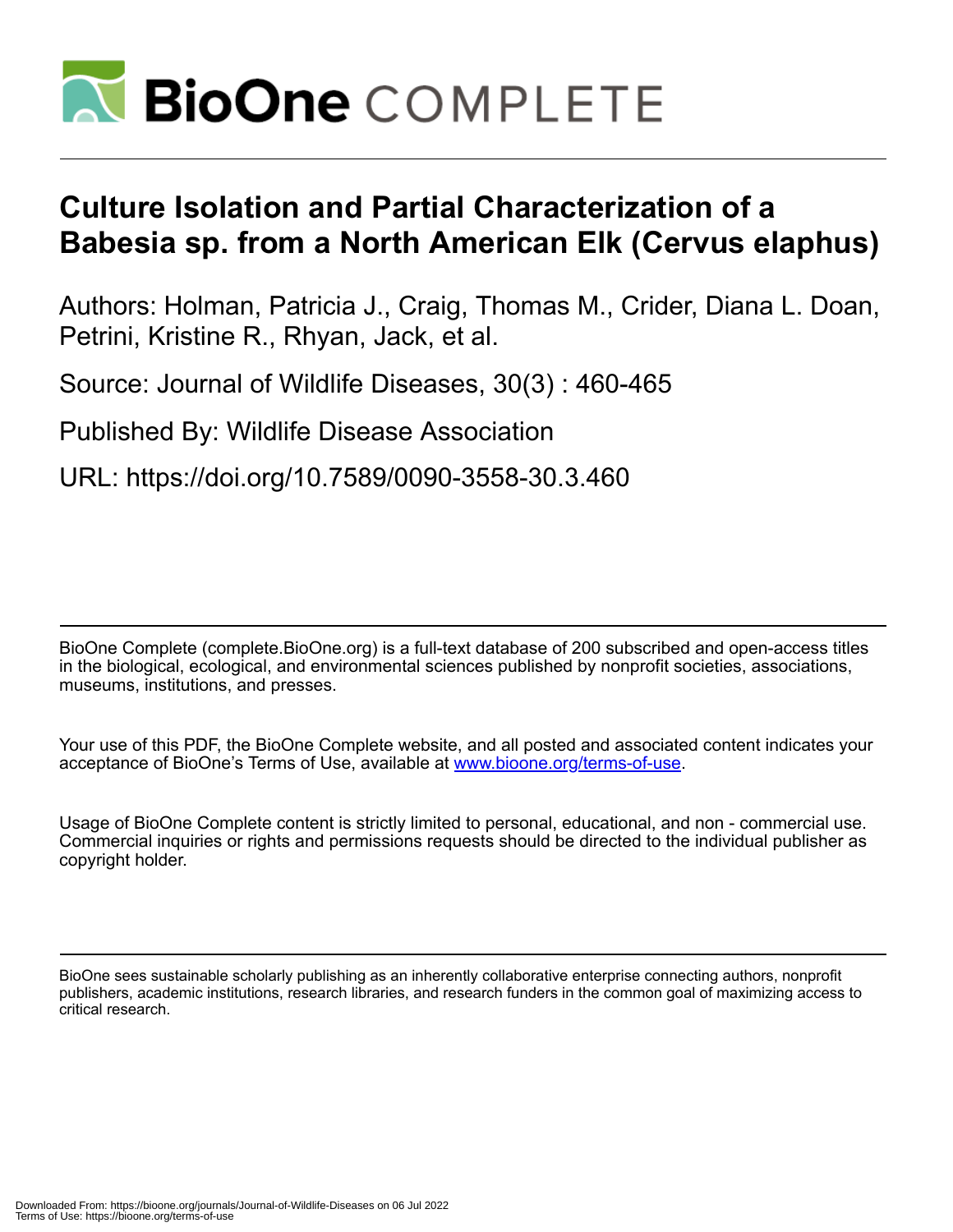## **Culture Isolation and Partial Characterization of a Babesia sp. from a North American Elk** (Cervus **elaphus)**

Patricia J. Holman,' Thomas M. Craig,' Diana L. Doan Crider,<sup>2</sup> Kristine R. Petrini,<sup>3</sup> Jack Rhyan,<sup>4</sup> and G. Gale Wagner,' ' Department of Veterinary Pathobiology, Texas A&M University, College Station, Texas 77843, USA; <sup>2</sup> Caesar Kleberg Wildlife Research Institute, Texas A&l University, Kingsville, Texas 78363, USA; <sup>3</sup> Minnesota Zoological Garden, Apple Valley, Minnesota 55124, USA; <sup>4</sup> U.S. Department of Agriculture, Animal and Plant Health Inspection Service, Veterinary Services, National Veterinary Services Laboratory, Ames, Iowa 50010, USA

**ABSTRACT:** Three North American yearling elk *(Cervus elaphus)* died with clinical symptoms suggestive of babesiosis. *Babesia* sp. organisms similar in morphology to *B. odocoilei* of whitetailed deer *(Odocoileus virginianus )* were oh**served** in Giemsa-stained blood films from one of the elk. Continuous cultures of the parasite were established. Antiserum raised against the elk *Babesia* sp. isolate was compared to *B. odocoilei* specific antiserum in an immunofluores cent antibody assay; we found evidence of dif**ferences** in reactivity to several *Babesia* spp. isolated from wildlife and domestic ruminants. Cultured parasites from the elk were not infec**tive** to either intact or splenectomized *Bos tau rus* steers.

*Key words: Babesia,* in vitro culture, elk, *Cervus elaphus.*

*Babesia odocoilei* of white-tailed deer *(Odocoileus virginianus)* is the only *Babesia* of wildlife ruminants speciated in North America (Emerson and Wright, 1968, 1970), but recent isolates have been described from bighorn sheep *(Ovis can adensis nelsoni),* mule deer (Odocoileus *hemionus),* and a caribou *(Rangifer ta randus caribou)* (Goff et al., 1993; Thomford et al., 1993; Holman et al., 1994). Although babesiosis of white-tailed deer has been reported in free-ranging deer (Emerson and Wright, 1968), *Babesia* spp. infections appear to exist without causing serious disease problems (Perry et al., 1985). However, the increase in cervid ranching has resulted in the movement of many nondomestic hoofstock into areas where they are not normally found. This can be problematic to the new, susceptible animals as they enter an environment that may be endemically stable relative to dis ease agents in the native animals. Equally important is the possibility of introducing an exotic disease agent with the arrival of new animals. Stressful situations, such as when hoofstock are gathered and crowded together for management purposes, also may exacerbate carrier infections of transmissible disease agents. We report a *Babesia* sp. isolated from an elk *(Cervus elaphus)* raised under farming conditions with symptoms suggestive of babesiosis. This is the first reported description of a *Babesia* sp. from a North American elk.

Three 6 to 8-mo-old North American elk *(C. elaphus)* among approximately 110 adults and young enclosed on 101 ha near Del Rio, Texas (USA) (29°50'N,  $102^{\circ}10'W$ ), died after a short illness. The first two deaths were of male animals and were notable because of extreme generalized icterus and the presence of numerous en gorged ticks. The third elk, a female, died suddenly and on post mortem was found to have hydropenicandium, hydropenitoneum, and edema of the mesentery with numerous engorged hemal nodes. The lungs were bright orange, but this elk was not noticeably icteric. Blood from this female drawn into ethylenediaminetetraacetic acid (EDTA) (Terumo Medical, Elkton, Maryland, USA) and several ticks removed from the elk and preserved in ethanol were submitted to Texas A&M University, College Station, Texas (TAMU) for examination. *Babesia* sp. was observed on the Giemsa-stained blood films. The ticks were identified as engorged adult female *Dermacentor albipictus* (Keinans and Litwak, 1989).

For parasite culture, the blood was prepared and cells dispensed into duplicate wells of a 24-well culture plate using the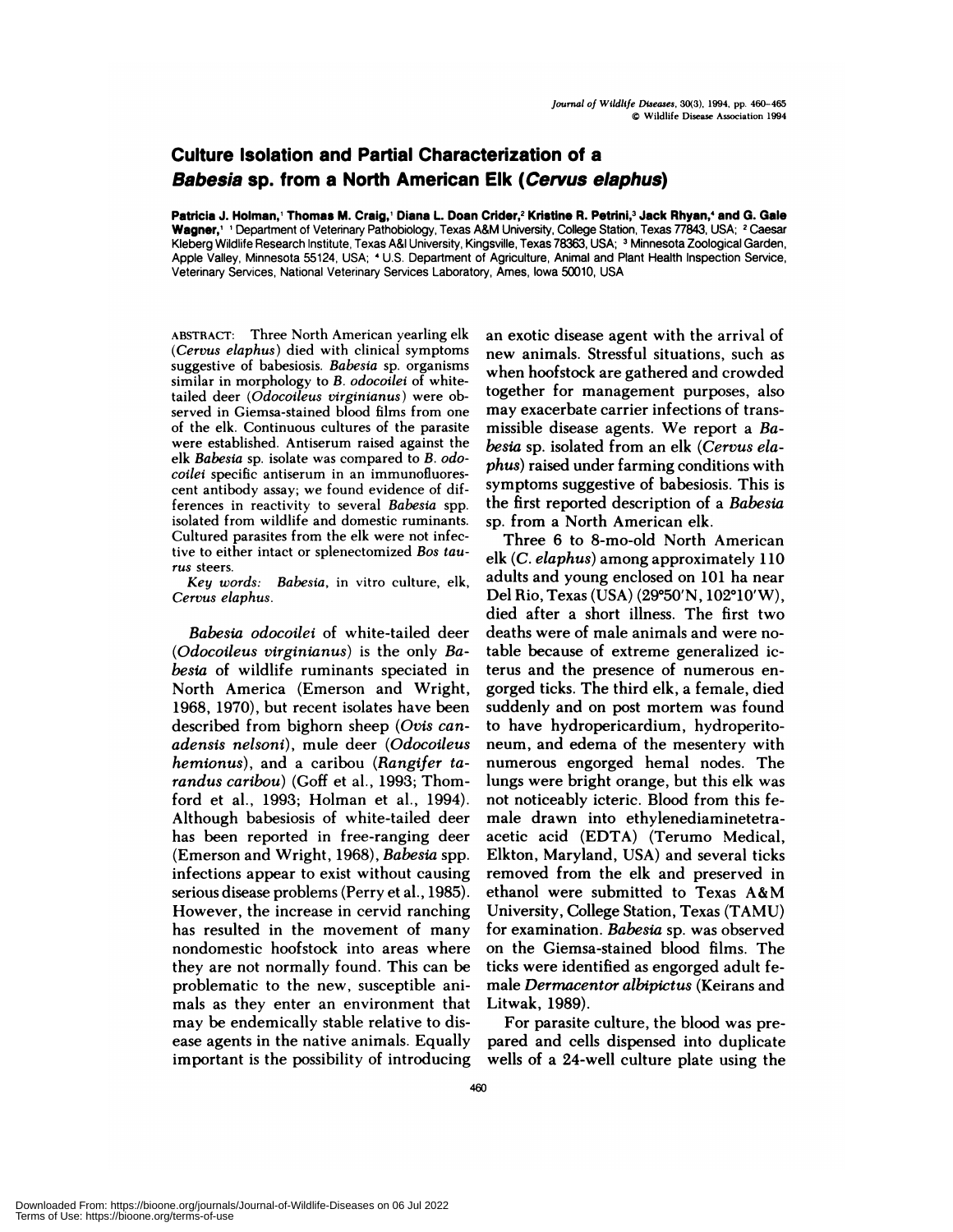methods of Holman et al. (1993b). Growth medium consisted of HL-1 medium (Hy con Biomedical Inc. , Portland, Maine, USA) with 2 mM L-glutamine (Gibco, Grand Island, New York, USA), 20% normal adult bovine serum (from a donor Holstein steer housed at TAMU), and 500 U/ml penicillin, 500  $\mu$ g/ml streptomycin, 125  $\mu$ g/ml Fungizone (Gibco) and 100  $\mu$ g/ml gentamicin (Schering Corporation, Kenilworth, New Jersey, USA) added. The culture plate was incubated at 37 C in a humidified atmosphere of 2% oxygen, 5% carbon dioxide and 93% nitrogen. The cultures were fed daily and subcultures done every 2 to *4* days dependent on growth as previously described (Holman et al., 1993b). Parasite growth was monitored by Giemsa-stained thin blood films.

Uninfected erythrocytes (RBC's) for culture were obtained from a zoo-housed (Minnesota Zoo accession 6557) adult North American elk *(C. elaphus).* The blood was collected by cephalic venipuncture into liquid EDTA and shipped overnight on ice to TAMU. Upon arrival, the blood was washed three times at  $500 \times g$  in 5 volumes phosphate buffered saline with 15 mM EDTA with complete removal of the buff y layer at each wash. The final pellet was resuspended in an equal volume of Puck's saline glucose (Gibco) with 20  $g/l$  extra glucose (PSG *+* G) and stored at 4 C until use. Samples also were subjected to culture conditions as described previously to en sure they were Babesia-free.

Uninfected white-tailed deer (WTD) blood (kindly donated by Drs. Duane Kraemen and Mark Westhusin, Department of Veterinary Physiology and Pharmacology, Texas A&M University, College Station, Texas) from a captive-reared adult female was collected by jugular venipuncture into EDTA. The erythrocytes (RBC's) were prepared for culture use as already described.

Cultured parasitized erythrocytes were cryopreserved in PSG *+* G containing 20% polyvinylpynnolidone (PVP-40; Sigma, St. Louis, Missouri, USA) and subsequently were reestablished in vitro in WTD RBC's using the methods of Holman et a!. (1988).

Two 2-yr-old *Bos taurus* cross-bred steers, one splenectomized and one spleenintact, with no prior exposure to *Babesia* spp., were inoculated intramuscularly with the elk *Babesia* sp. Each animal received 108 parasitized elk RBC's from a 48 hr culture (passage two). To calculate the inoculum, 1,000 total RBC's were counted on a Giemsa-stained slide and the percent parasitemia determined. Using a hemocytometen (Improved Neubauer counting chamber, Curtin Matheson Scientific, Inc., Houston, Texas), the RBC's/ml in the culture were counted. The culture volume equivalent to  $10<sup>s</sup>$  parasitized RBC's was calculated and then centrifuged at 500 *x* g for 15 min. The supernatant was removed and 0.5 ml PSG *+* G gently added over the cell pellet. The cells were kept on ice during transport to the animal holding area and were resuspended in the ovenlying PSG *+* G just prior to inoculation. Hematocnit samples and thin blood smears were prepared from each animal daily beginning on day 7 after inoculation and continuing through day 18. On day 18 the spleen-intact animal again was inoculated intramuscularly with  $10<sup>s</sup>$  parasitized RBC cryopresenved in 0.5 ml PSG *+* G containing 20% PVP. Six weeks later serum samples were obtained.

Antigen slides for the immunofluorescent antibody (IFA) test were prepared from cultured *B. odocoilei, B. bovis, B.* divergens, a *Babesia* sp. isolated from a bighorn sheep (Goff et a!., 1993), a *Babesia* sp. isolated from a caribou (Holman et a!., 1994), and the *Babesia* sp. isolated from the elk. *Babesia* odocoilei and the caribou, bighorn sheep and elk *Babesia* spp. were cultured in erythnocytes from the same white-tailed deer to minimize and equalize background fluorescence. Appropriate standard positive and negative control sera, preinoculation serum, and bovine anti-elk *Babesia* sp. serum collected 6 wk after the booster inoculation were tested at a dilution of 1:100 using the techniques of Goff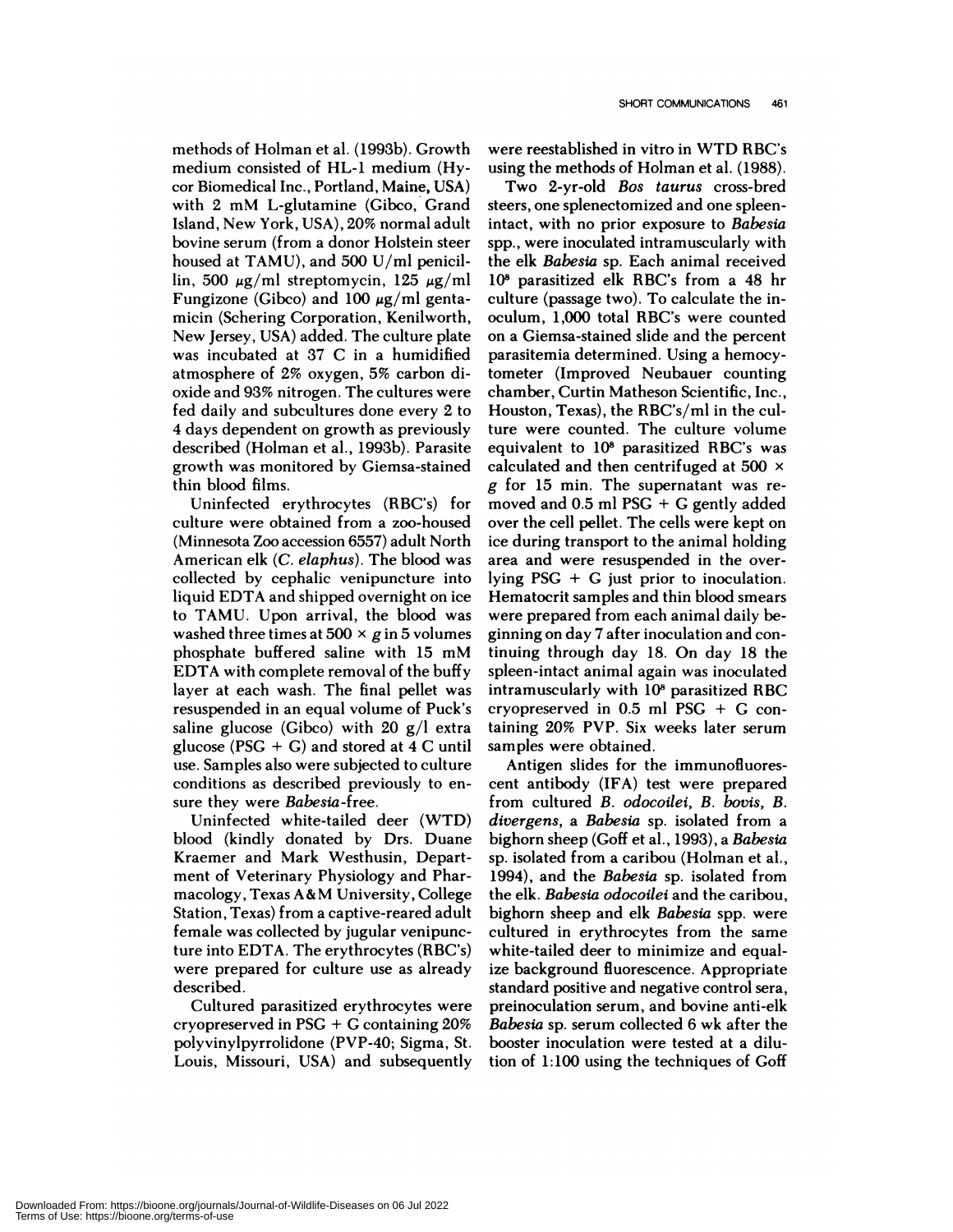

**FIGURE** 1. Giemsa-stained smear of the *Babesia* sp. from the elk cultured in elk erythrocytes. The parasite frequently was observed along the edge of the cell. Erythrocytes containing one, two, and multiple parasites are shown. Bar =  $10 \mu m$ .

et a!. (1982). Specific anti-B. *odocoilei* WTD serum and negative control WTD serum also were tested with all antigens at a 1:100 dilution.

A few *Babesia* sp. organisms were evident in the elk RBC cultures 24 hr after initiation. The percent parasitemia for 1,000 cells was 1.2 by 72 hr, and as many as eight parasites were observed within a single erythrocyte. On day 5, when the panasitemia was 4.4%, subcultures into RBC's from uninfected elk 6557 were made. The cultures were passed succes sively on days 7, 10, 12, 14 and 16. On days 13 and 14 (passage 6), lowered parasitemias and unhealthy appearing *Babeski* sp. organisms were observed; but following this brief crisis period, the parasites recovered and were subcultured every 48 hr at parasitemias ranging from 3to 19%. Percent parasitemias <sup>&</sup>gt; 15% were frequent after the ninth passage and the parasites continued to thrive.



**FIGURE** 2. Giemsa-stained smear of the *Babesia* sp, from the elk cultured in white-tailed deer erythrocytes. The parasites often were located at the periphery of the erythrocyte, and single, paired, and multiply infected cells were observed. In white-tailed deer erythrocytes the parasites frequently appeared more pointed than those cultured in elk erythrocytes.  $Bar = 10 \mu m$ .

After establishment, the elk *Babesia* sp. was subcultured into WTD RBC's. The parasites grew in the WTD RBC's, and subcultures were made every 48 hr when the parasitemia was 7 to 13%. The Babesia sp. also was easily established in WTD RBC's after cryopreservation. Parasites first were evident 48 hr after resuscitation. By day 3 the panasitemia was 7.5% and the culture was successfully passed.

The *Babesia* sp. isolated from the elk was small and often located at the erythnocyte periphery in what is termed the accolé position (Fig. 1). Multiple parasites within a cell and dividing forms were frequently seen (Fig. 1). The stages observed were similar whether the parasite was cultured in elk on WTD RBC, but parasites in elk RBC appeared more rounded than those in WTD RBC (Figs. 1,2). In general,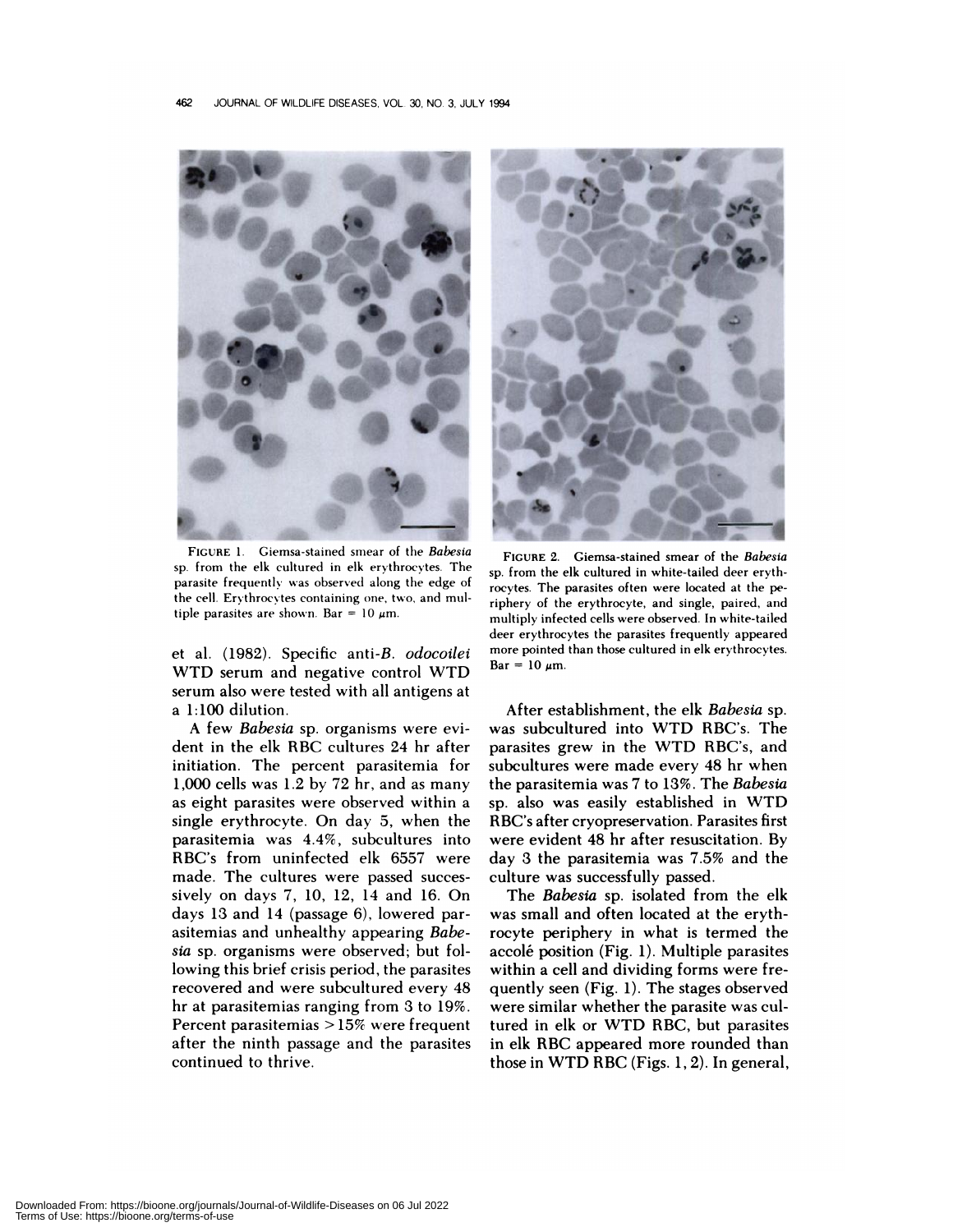the parasites in elk RBC's appeared similar to *B. odocoilei* cultured in WTD RBC's (Holman et al., 1988).

Both steers inoculated with the elk *Babesia* sp.isolate exhibited a transient 4 to 5% drop in hematocrit values on day 11 after inoculation, but regained normal 1evels on day 12. No parasites were observed in stained blood smears from these animals at any time. The intact animal developed detectable antibodies by day 14 and serum collected 6 wk after the second exposure to parasites showed strong antibody activity to the elk *Babesia* sp. isolate. When tested by IFA for reactivity to other *Babesia* spp. , this animal had no antibody activity to *B. bovis* or *Babesia* spp. from a caribou or a bighorn sheep (Table 1). A slight cross reaction was noted with *B. divergens.* Although the elk *Babesia* sp.-specific antiserum reacted with *B. odocoilei* antigen, the reaction was not as strong as that observed with the homologous antigen. In comparison, *B. odocoilei* specific antiserum reacted with the bighorn sheep *Babesia* sp. isolate, the elk isolate, and with *B. odocoilei;* slight cross reactions were observed with *B. bovis, B. divergens,* and the caribou *Babesia* sp. isolate.

Clark and Zetek (1925) observed a *Babesia* sp. in brain smears from a whitetailed deer in Panama. Subsequently, *Babesia capreoli* was reported in European roe deer *(Capreolus capreolus)* , European red deer *(Cervus elaphus),* and sika deer *(Cervus nippon)* (Enigk and Friedhoff, 1962, 1963; Gray et a!., 1991). *Babesia odocoilei* and a larger piroplasm have been described in white-tailed deer in the United States (Spindler et al., 1958; Emerson and Wright, 1968, 1970). Thus, recent descriptions of *Babesia* sp. isolates from other North American wildlife ruminants are not surprising (Goff et a!., 1993; Thomfond et a!., 1993). However, since clinical babesiosis is not normally associated with wildlife, the isolation of a *Babesia* sp. from an elk exhibiting clinical signs suggestive of the disease is unexpected. The exact cause of death of the elk was not determined

TABLE 1. Comparative reactivity of antiserum from an infected steer against the elk *Babesia* sp., and antiserum from an infected white-tailed deer against *Babasia odocoilei,* tested on ruminant *Babesia* spp. antigens in the immunofluorescent antibody test.

| Antigen<br>Babesia sp./host    | Antiserum                         |                           |
|--------------------------------|-----------------------------------|---------------------------|
|                                | Anti-elk<br><b>Babesia</b><br>sp. | Anti-B.<br>odo-<br>coilei |
|                                |                                   |                           |
| B. odocoilei/white-tailed deer |                                   |                           |
| Babesia sp./bighorn sheep      |                                   | ┿                         |
| Babesia sp./caribou            |                                   | 土                         |
| B. bovis/cattle                |                                   | 士                         |
| B. divergens/cattle            |                                   | $\,{}^+$                  |

 $+ +$ , very strong reaction (titer  $> 1:100$ );  $+$ , strong reaction (titer 1:100); **±,** cross reaction (titer <sup>&</sup>lt; **1:80);** and **-,**no reaction at 1:80 dilution.

since the post mortem examination did not include histopathologal evaluations. Since the three elk that died were in a ranched herd, disconcerting questions are raised re ganding the problems that infectious agents may cause, especially for native wildlife, when exotic hoofstock are introduced to new environments. Although some information on the epizootiology of tick-borne diseases in cervids in North America is available (Waldrup et al., 1992), more studies are needed for adequate risk as sessment of these emerging diseases.

The advantages of culture techniques in the study of *Babesia* spp. are apparent. **Q** uantities of parasites can be raised without necessitating splenectomizing and infecting hosts; in the scenario of a *Babesia* sp. isolated from an exotic ruminant, a more common source of erythrocytes may well serve in vitro. The difficulty in obtaining elk blood to continually culture this isolate, for example, led to the successful use of white-tailed deer enythrocytes. In addition, a number of morphologically similar wildlife *Babesia* spp. isolates cultured in erythrocytes from the same donor whitetailed deer provided standardized IFA antigens for use in this study and cultured parasites were used to raise specific bovine antiserum.

The successful propagation of the elk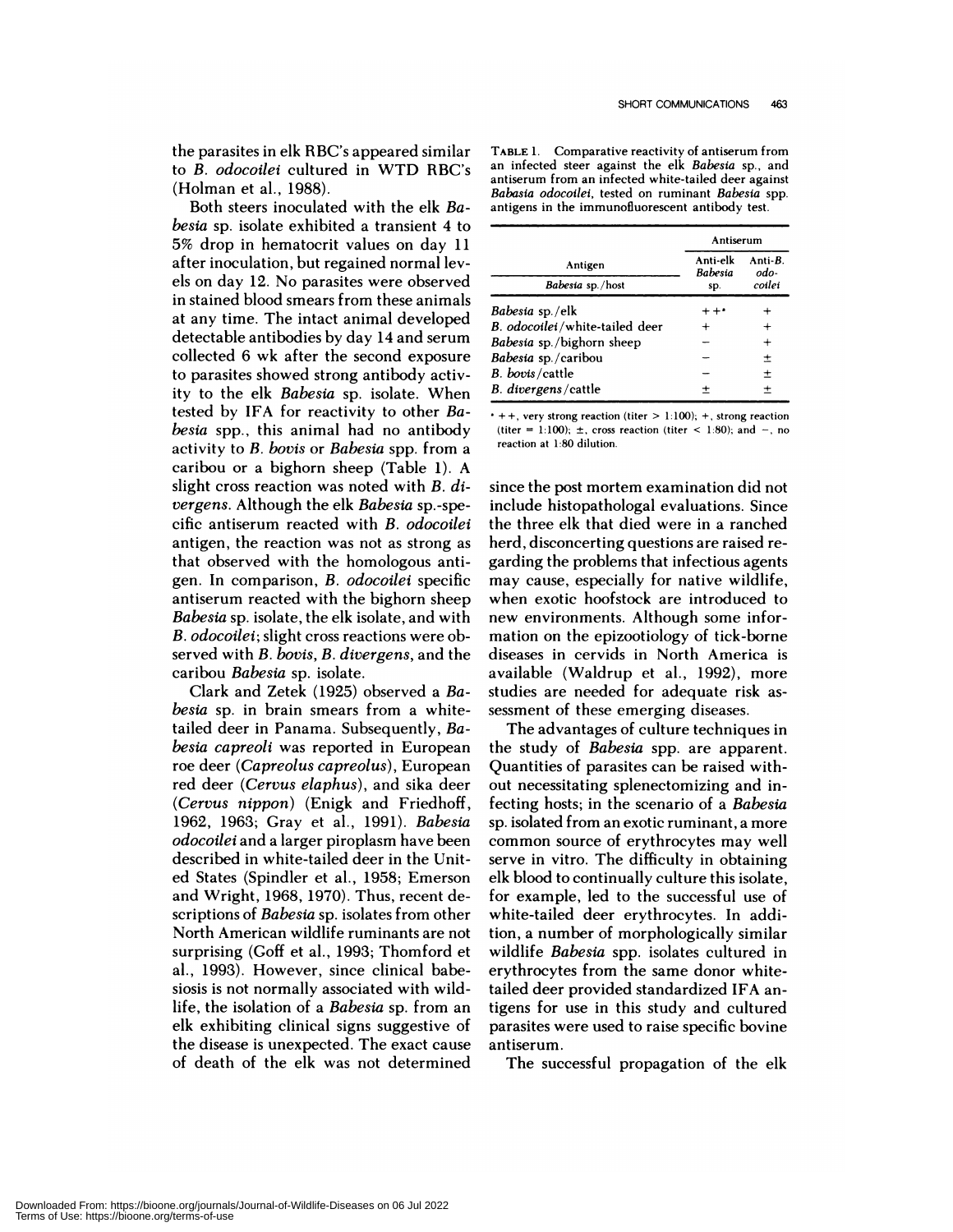*Babesia* sp. isolate in white-tailed deer erythrocytes would seem to support the possibility that this isolate is *B. odocoilei.* However, other *Babesia* spp. can use whitetailed deer erythrocytes in vitro as well. It has been shown that *B. bovis* can be cultivated in white-tailed deer erythrocytes (Holman et al., 1993a), although whitetailed deer are refractory to infection by *B. bovis* (Kuttler et a!., 1972).

Based on the IFA assay, this isolate is distinct from the*Babesia* spp. isolated from a caribou and a bighorn sheep, but appears to share antigens with *B. odocoilei.* However, while the *B. odocoilei* antiserum cross reacted strongly with the bighorn sheep *Babesia* sp. antigen, the elk *Babesia* sp. antiserum showed no reactivity to this antigen. We conclude that the elk was not infected with native *B. bovis* since the IFA assay for antibody activity to *B. bovis* was negative, the elk isolate was morphologically distinct from *B. bovis,* and since both spleen-intact and splenectomized *Bos tau rus* steers were not susceptible to infection with the elk *Babesia* sp. isolate. Further studies are underway to clarify the relationship of this isolate with other *Babesia* sp. isolates of wild and domestic ruminants.

We very much appreciate the expertise with white-tailed deer provided by Sylvia Borland and Dr. Steve Magyan. We thank Dr. Will Goff (USDA/ARS, Pullman, Washington) for providing us with the bighorn sheep *Babesia* sp. isolate. Thanks also are due Jena Madeley, Doug Melendy, and David Cruz for their excellent technical support. We thank Dr. Pete Teel for identifying the ticks and the Minnesota Zoological Gardens for continuing interest in ongoing wildlife *Babesia* spp. studies.

This study was supported by Texas Agricultural Experiment Station Project H-6261.

## **LITERATURE CITED**

**CLARK, H.** C., **AND** J. **ZETEK.** 1925. Tick biting **experiments in bovine and cervine piroplasmosis.**

**American Journal of Tropical** Medicine 5: 17- 26.

- **EMERSON, H. R., AND W. T. WRIGHT.** 1968. The isolation of a *Babesia* in white-tailed deer. Bulletin of the Wildlife Disease Association 4: 142- 143.
- **, AND .** 1970. Correction. Journal of Wildlife Diseases 6: 519.
- **ENICK, K. , AND K. T. FRIEDHOFF.** 1962. *Babesia capreoli* **n. sp. beim** reh *(Capreolus capreolus).* Zeitschrift für Tropenmedizin und Parasitologie 13: 8-20.
- **, AND .** 1963. *Babesia capreoli* hos ustonradjur i Sverge. Svensk Veterinartidning 31: 231-232.
- **GOFF, W. L. , G. C. WAGNER, T. M. CRAIG, AND R. F. LONG.** 1982. The bovine immune response **to** tick-derived *Babesia bovis* infection: Serological studies of isolated immunoglobulins. Veter inary Parasitology 11: 109-120.
- **, D. A.** JESSUP, **K. A. WALDRUP,** J. **W. THOMFORD, P. A. CONRAD, W. M. BOYCE,** J. **R. GORHAM, AND** *G.* **C. WAGNER.** 1993. The iso**lation** and partial characterization of a *Babesia* sp. from desert bighorn sheep *(Ovis canadensis nelsoni).* Journal of Eukaryotic Microbiology 40: 237-243.
- **GRAY,** J. S., K. A. **WALDRUP,** *C.* **C. WAGNER, D. A.** BLEWETT, AND **R. HARRINGTON.** 1991. Com **parative studies of** *Babesia* spp. from white-tailed and sika deer. Journal of Wildlife Diseases 27: 86-91.
- **HOLMAN, P.** J. **, K. A. WALDRUP, AND C. C. WAGNER.** 1988. *In vitro* cultivation of a *Babesia* isolated **from a** white-tailed deer *(Odocoileus virginianus).* The Journal of Parasitology 74: 111-115.
- **, , R. E. DROLESKEY, D. E. CORRIER, AND** *G. C.* **WAGNER.** 1993a. *In vitro* **growth of** *Babesia bovis* in white-tailed deer *(Odocoileus virginianus)* erythrocytes. The Journal of Para **sitology** 79: 233-237.
- **, W. M. FRERICHS, L.** CHIEVES, AND **C. C. WAGNER.** 1993b. Culture confirmation of the carrier status of Babesia caballi-infected horses. Journal of Clinical Microbiology 31: 698-701.
- **K. PETRINI,** J. **RHYAN, AND C. C. WAGNER.** 1994. *ln vitro* **isolation and cultivation of a** *Babesia* sp. from an American woodland caribou *(Rangifer tarandus caribou).* Journal of Wildlife Diseases 30: 195-200.
- **KEIRANS,** J. **E., AND T.** R. **LITWAK.** 1989. Pictorial **key to** the adults of hard ticks, Family Ixodidae (Ixodida: Ixodoidea), east of the Mississippi River. Journal of Entomology 26: **435-448.**
- KUTTLER, **K. L., 0. H. GRAHAM,** S. R. JOHNSON, AND J. L. TREvIN0. 1972. Unsuccessful attempts to establish cattle Babesia infections in white-tailed deer. Journal of Wildlife Diseases 8: 63-66.
- **PERRY, B. D., D. K.** NICHOLS, AND E. S. **CULLOM.** 1985. *Babesia odocoilei* Emerson and Wright,